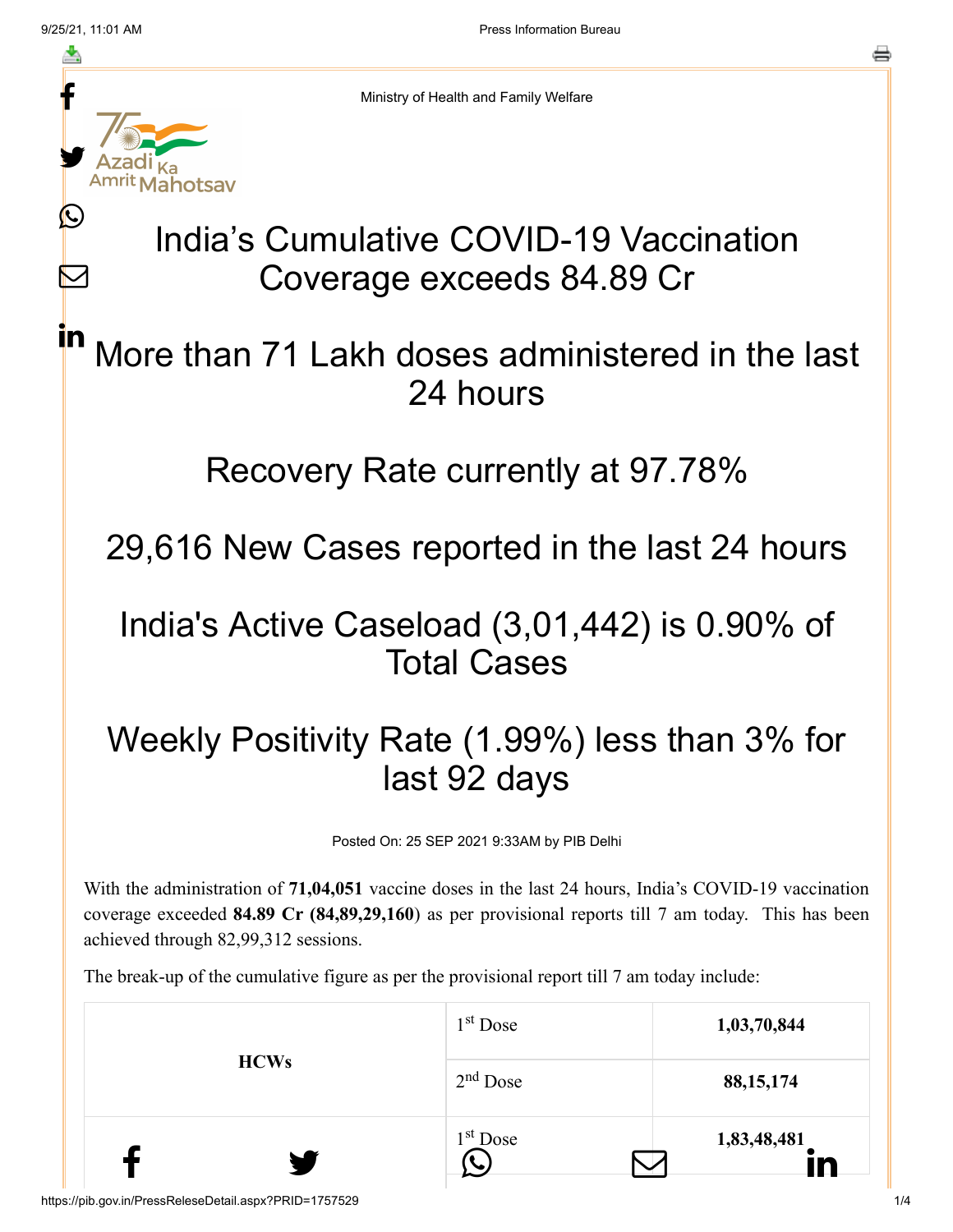| <b>FLWs</b><br>f | $2nd$ Dose                          | 1,47,62,466          |                 |
|------------------|-------------------------------------|----------------------|-----------------|
|                  | $1st$ Dose                          | 34,40,24,505         |                 |
|                  | Age Group 18-44 years<br>$\bigcirc$ | $2nd$ Dose           | 7,10,15,322     |
|                  |                                     | 1 <sup>st</sup> Dose | 15,53,09,749    |
|                  | Age Group 45-59 years               | $2nd$ Dose           | 7,28,88,465     |
| in               | $1st$ Dose                          | 9,91,21,295          |                 |
|                  | Over 60 years                       | $2nd$ Dose           | 5,42,72,859     |
|                  | <b>Total</b>                        |                      | 84, 89, 29, 160 |

The recovery of **28,046** patients in the last 24 hours has increased the cumulative tally of recovered patients (since the beginning of the pandemic) to **3,28,76,319.**

Consequently, India's recovery rate stands at **97.78%**. Recovery Rate is currently at its highest peak since March 2020.



Sustained and collaborative efforts by the Centre and the States/UTs continue the trend of less than 50,000 Daily New Cases that is being reported for 90 consecutive days now.

**29,61 Finew cases** [were reported in the la](https://twitter.com/intent/tweet?url=https://pib.gov.in/PressReleasePage.aspx?PRID=1757921&text=India%E2%80%99s%20Cumulative%20COVID-19%20Vaccination%20Coverage%20exceeds%2084.89%20Cr)[st 24 hours.](https://api.whatsapp.com/send?text=https://pib.gov.in/PressReleasePage.aspx?PRID=1757921)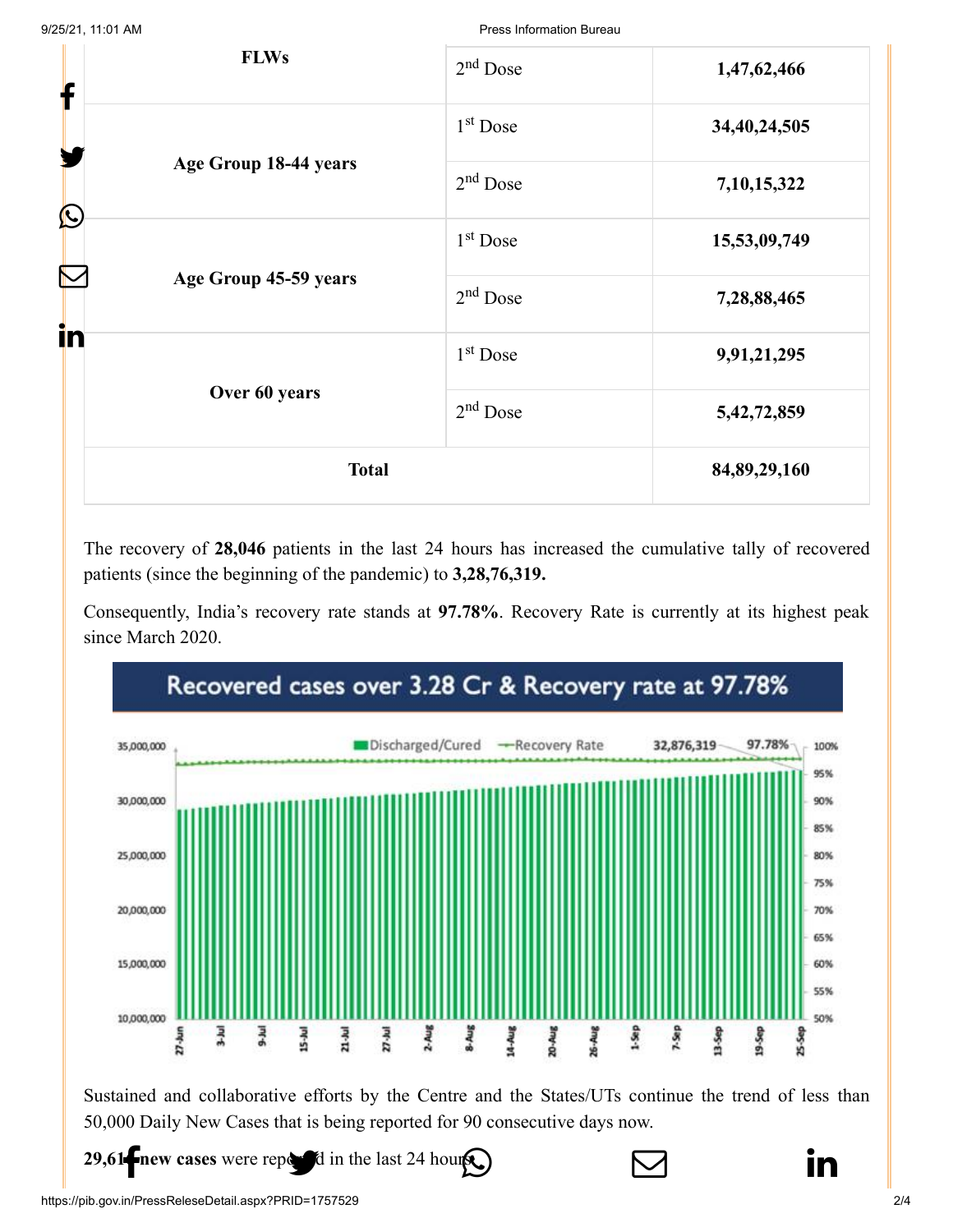9/25/21, 11:01 AM Press Information Bureau



The Active Caseload is presently **3,01,442.** Active cases presently constitute **0.90%** of the country's total Positive Cases.



The testing capacity across the country continues to be expanded. The last 24 hours saw a total of

15,92,421 tests being conducted. India has so far conducted over **56.16 Cr (56,16,61,383**) cumulative tests.

While testing capacity has been enhanced across the country, **Weekly Positivity Rate at 1.99% remains less than 3% for the last 92 days now.** The **Daily Positivity rate reported to be 1.86%.** The daily Positivity rate has remained below 3% for last 26 days and below 5% for 109 consecutive days now.

 $f$   $\rightarrow$   $\circ$   $\quad \circ$  in